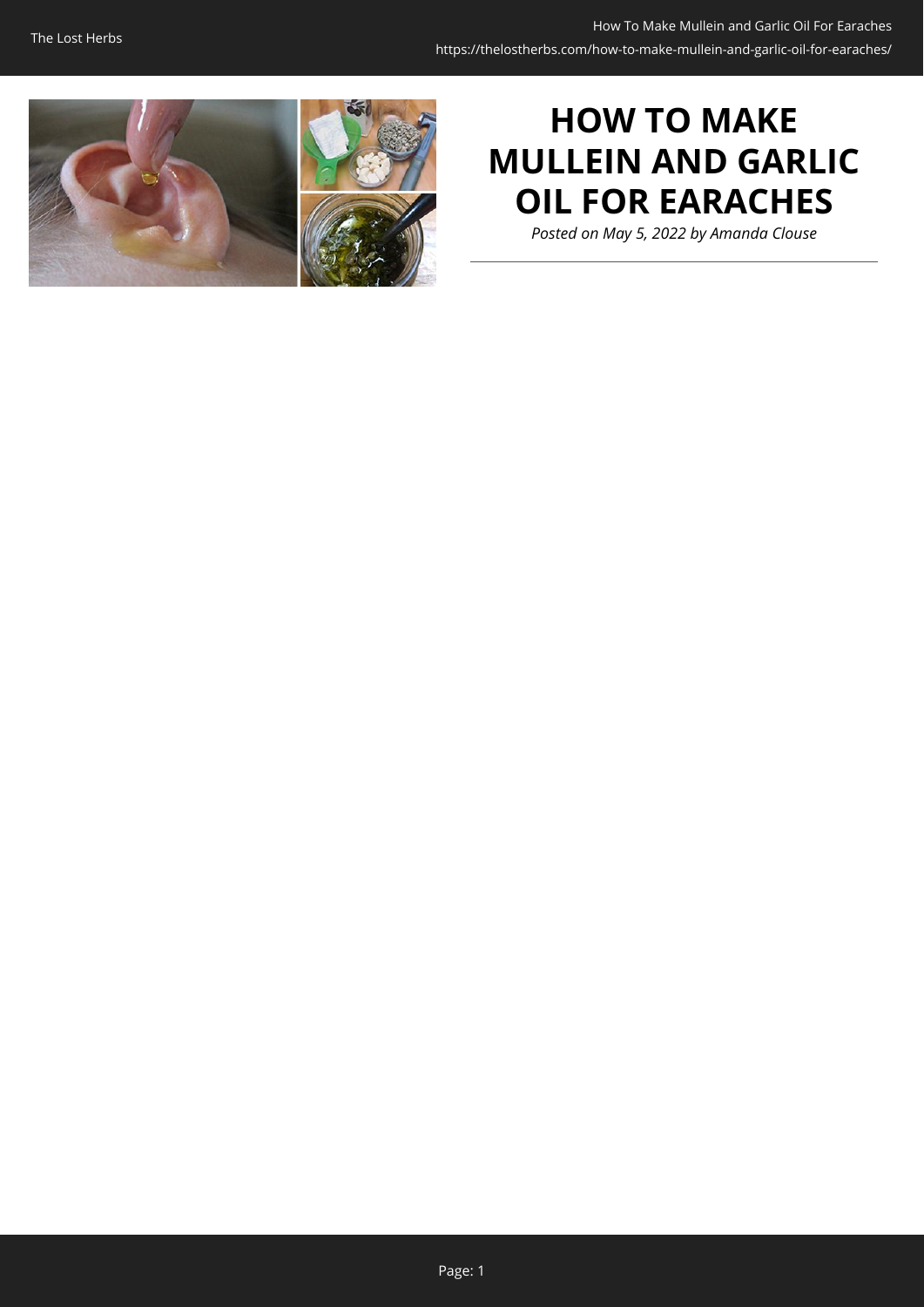There is nothing worse than seeing your child in pain, and ear pain and infections can be rampant in children. While there's likely a root cause that needs addressing, especially with chronic infections, you can help fight infection and alleviate symptoms with this simple **mullein and garlic oil**. Mullein and garlic are a dynamic duo, used for thousands of years to mitigate the underline causes of ear pain and infection. Let's take a closer look at why that is.

## **WHY MULLEIN?**

**Mullein herb** can soothe inflamed and irritated nerves and relieve pain. It's also [antimicrobial,](https://onlinelibrary.wiley.com/doi/full/10.1002/ptr.7393) antiviral, which pairs well with garlic's antiviral and antimicrobial properties. Mullein is excellent for asthma, COPD, coughs, congestion, and inflammation of the respiratory tract. It can be found in the [Allergy & Asthma Support Bundle.](https://nicolesapothecary.com/collections/all/products/allergy-asthma-support-bundle?rfsn=5642246.05c3d29&utm_source=refersion&utm_medium=affiliate&utm_campaign=5642246.05c3d29&subid=C02EaracheAAS)

*[Verbascum thapsus L](https://onlinelibrary.wiley.com/doi/full/10.1002/ptr.7393)*[. or "Mullein"](https://onlinelibrary.wiley.com/doi/full/10.1002/ptr.7393) grows wild all across North America on dry, pebble-filled roadsides and wooded lots, clearings, and along the sides of fields. It's very easy to spot as it often grows as tall if not taller than the average person and comprises large velvety leaves and a tall yellow-flowered stalk that slightly resembles corn on the cob. Many common names associated with Mullein give homage to its texture like Adam's flannel, Beggar's blanket, Feltwort, Flannel plant, Flannel leaf, Fluffweed, Hare's Beard, Old man's flannel, Our lady's flannel, Velvet dock, Velvet plant, and Woollen.

It would be best to use caution when harvesting wild Mullein as it likes to grow alongside farm fields, which often get sprayed with toxic pesticides. You really don't want those in your ear oil or your body!

**Related: [Plant Identification Guide – 400 Wild Plants That You Can Forage For](https://hop.clickbank.net/?affiliate=easycellar&vendor=wfguide&tid=C02EaracheOilFGW2)** (Video)

It's best to harvest this vivacious herb from areas less likely to be contaminated by these harmful chemicals. You can also easily buy mullein online.

# **WHY GARLIC?**

Garlic (*Allium sativum*is) is not only one of the most well-studied herbs of our modern era, but it's also one of the most used. Most are familiar with this smelly little bulb from Dracula to top chefs around the world. **Garlic Cloves** are used for culinary purposes and medicinally.

Garlic is like the spartan warrior of microbial intrusions. This sulphury herb is high in antioxidants, minerals, and even enzymes and has been [proven](https://www.degruyter.com/document/doi/10.2202/1553-3840.1084/html) time and time again to have antibacterial, antifungal, and antiviral abilities. A [study](https://link.springer.com/article/10.1007/s00217-003-0864-3) published in 2004 by the *European Food Research and Technology* found that garlic was highly effective at inhibiting the growth of ten different bacteria strains, including e. coli and Streptococcus pneumoniae, which happens to be responsible for ear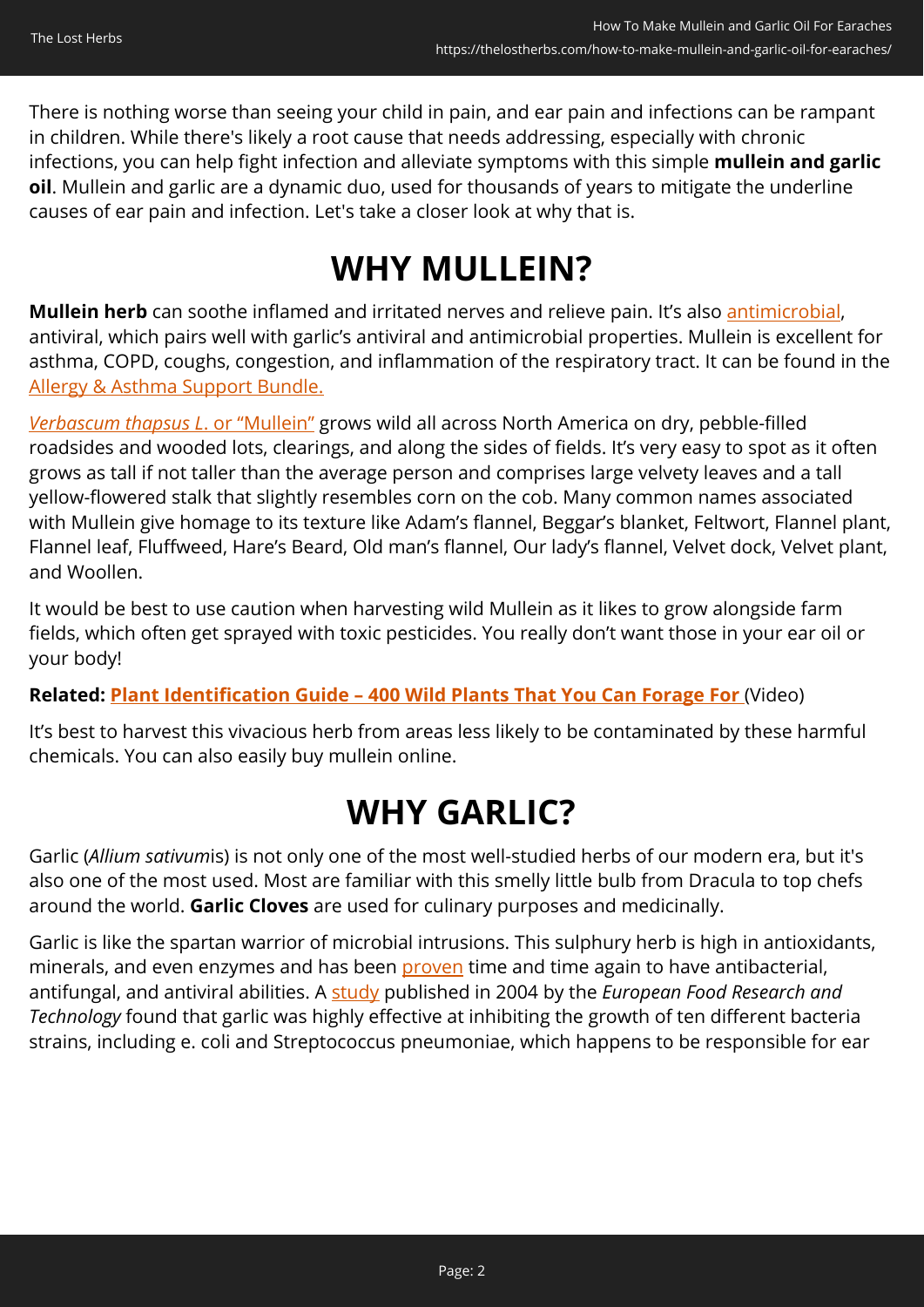infections. This evidence supports the long-standing therapeutic use of garlic as a natural antibiotic.

Combine garlic with the soothing properties of mullein and olive oil, and you have yourself a knockout ear oil.

# **MULLEIN AND GARLIC OIL USE**

When combined, mullein and garlic oil may help reduce swelling and congestion within the lymph system, allowing fluid to flow and releasing any build-up in the ears. In addition, the olive oil can help soften the earwax making it easier to remove, and the garlic can neutralize bacteria that may be festering in the ear canal. So, it's easy to understand why so many uses and swear by **mullein and garlic oil for ear infections**.

Ear infections can often come with a significant amount of pain, typically caused by fluid build-up. Fluid retention can be due to any number of things like allergies, common colds, sinus infections, or other illnesses. Some people even report a reduction in tinnitus with this oil; however, there isn't any scientific evidence to support this claim as of yet.

## **MAKING HERBAL OILS**

Herbal oils are pretty simple to make, especially if you utilize the folk or eyeball method, which we are doing here. There are a few different ways to go about it. The below recipe uses the Sun extraction process, which integrates biophotons into the oil. You wouldn't typically want to put olive oil in the sun as it hydrogenates the oil, but it's alright for **herbal ear oil**.

You can also use a double boiler if you need your ear oil quickly. You can have your mullein and garlic oil done in two to four hours, though it'll be less potent. Be sure to keep the water from splashing into your jar, don't let the temperature of your oil rise above 140 F°, and don't let the water level get too low. You need to keep about two inches of water in your pot.

### **You will need:**

- 1 cup of dried mullein (mixture of leaves and flowers)
- A handful of fresh garlic cloves
- Olive Oil—about a cup
- A funnel
- A kitchen mallet or knife to crush the garlic
- 1-pint sized jar
- Cheesecloth
- A rubber band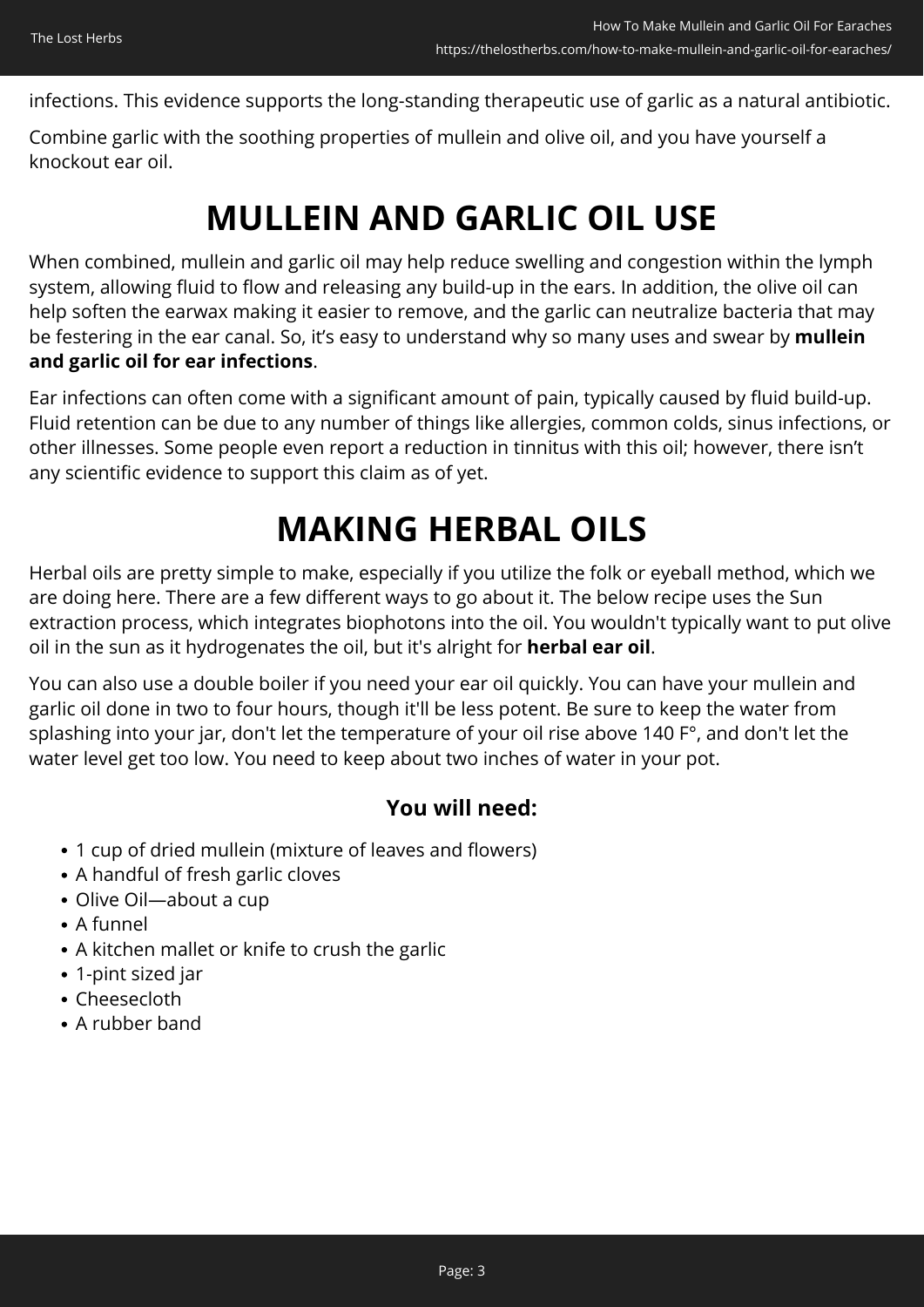#### **Instructions:**

Step 1: Place your funnel into the top of your jar and pour in the dried mullein

Step 2: Crush your garlic just a little bit and add them to your jar. You only need to release some of the juices.Step 3: Add enough olive oil to cover the herbs plus a little more.Step 4: Give it a quick stir to incorporate all of the ingredients.Step 5: Place enough cheesecloth on the jar's opening to cover and secure it with a rubber band.Step 6: Place your jar in a sunny window for about 3-4 weeks.Step 7. Strain the herb from the oil by running it through the cheesecloth. You may want to use a second cheesecloth to ensure the removal of all sediment. And store it in a cool, dry place. You may add your tincture to amber or cobalt dropper bottles for easier use if you want to.

### **How to Use**

**Mullein and garlic oil** is great for kids and adults and can easily be applied by dribbling a few drops of slightly warmed (body temperature) oil into the ear canal with a dropper and letting it rest with the affected side up for ten minutes. It would be good first to test the oil on your wrist to ensure it's not too hot—especially for children.Next, gently plug the ear canal with a cotton ball to catch the oil and any sediment or infection. Continue rest with the afflicted side down for another ten minutes, then remove the soiled cotton ball and throw it away. You can do this every hour if the pain persists; otherwise, two to three times a day should be sufficient to draw out infection and reduce swelling.

### **Caution:**

Don't take this oil internally. Some people have contracted dermatitis from certain kinds of mullein. Though it isn't clear what caused dermatitis in those cases, it's best to test your final product on a clean patch of skin before using it in the ears.

For severe infection, especially in children, you should consult a physician. Do not use it on children under one year of age.

#### **You may also like:**

**[Homemade Fermented Honey Garlic](https://thelostherbs.com/homemade-fermented-honey-garlic/)**

**[You Won't Believe What Hearing Loss Does to Your Brain](https://hop.clickbank.net/?affiliate=easycellar&vendor=eellc21&cbpage=dsv&tid=C02EaracheOilSYN)** (Video)

**[What Happens if You Smoke Mullein?](https://thelostherbs.com/what-happens-if-you-smoke-mullein/)**

**[How to Get Rid of Warts With Duct Tape](https://thelostherbs.com/how-to-get-rid-of-warts-with-duct-tape/)**

**[DIY Colon Detox with Ingredients You Have in Your Kitchen Right Now](https://thelostherbs.com/diy-colon-detox-with-ingredients-you-have-in-your-kitchen-right-now/)**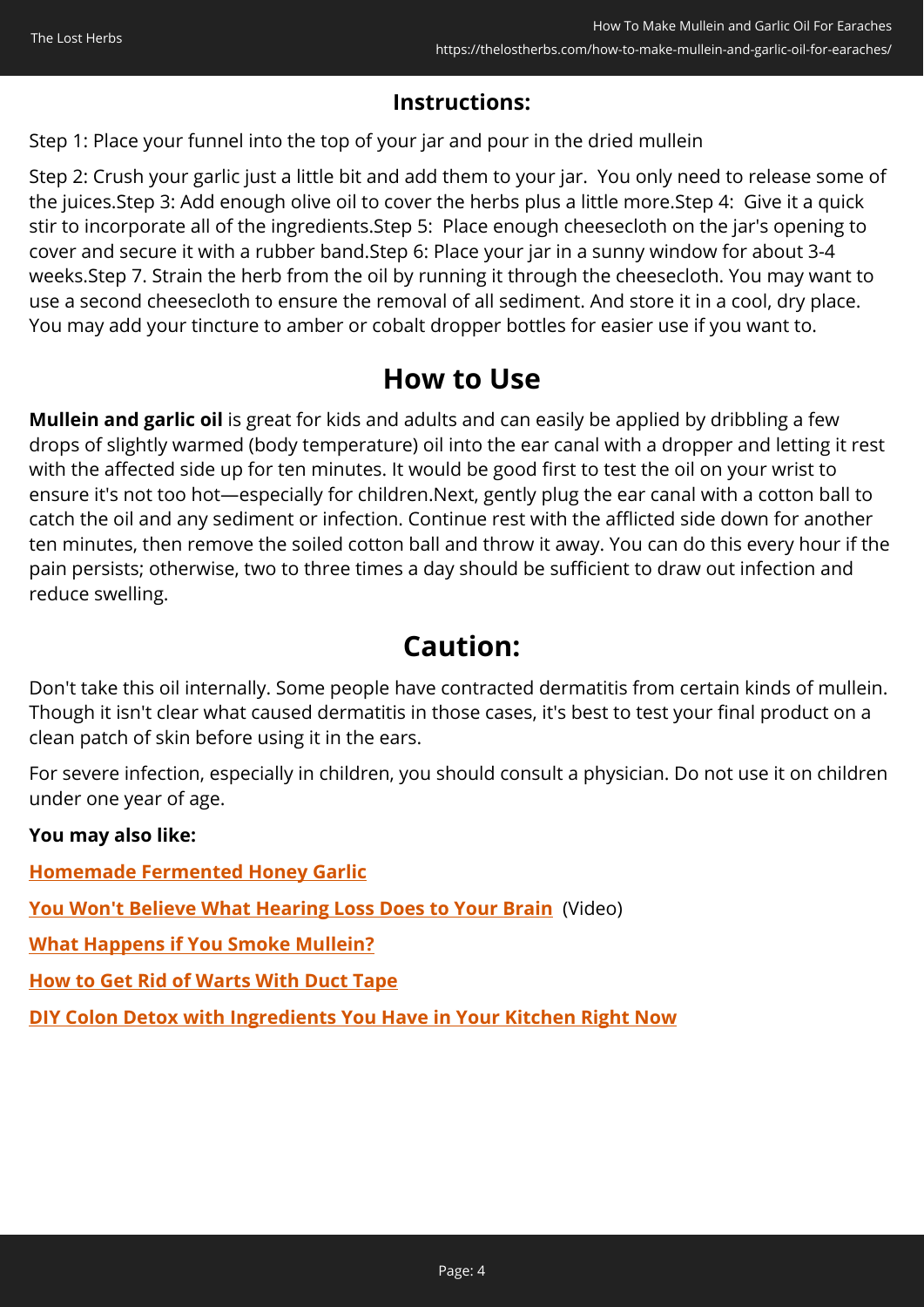### **Mullein And Garlic Oil For Earaches**

When combined, mullein and garlic oil may help reduce swelling and congestion within the lymph system, allowing fluid to flow and releasing any build-up in the ears. In addition, the olive oil can help soften the earwax making it easier to remove, and the garlic can neutralize bacteria that may be festering in the ear canal.

- funnel
- 1-pint sized jar
- Cheesecloth
- rubber band
- A kitchen mallet or knife to crush the garlic
- 1 cup dried mullein
- A handful of fresh garlic cloves
- 1 cup olive oil
- 1. Place your funnel into the top of your jar and pour in the dried mullein
- 2. Crush your garlic just a little bit and add them to your jar. You only need to release some of the juices.
- 3. Add enough olive oil to cover the herbs plus a little more.
- 4. Give it a quick stir to incorporate all of the ingredients.
- 5. Place enough cheesecloth on the jar's opening to cover and secure it with a rubber band.
- 6. Place your jar in a sunny window for about 3-4 weeks.
- 7. Strain the herb from the oil by running it through the cheesecloth. You may want to use a second cheesecloth to ensure the removal of all sediment. And store it in a cool, dry place. You may add your tincture to amber or cobalt dropper bottles for easier use if you want to.

**Mullein and garlic oil** is great for kids and adults and can easily be applied by dribbling a few drops of slightly warmed (body temperature) oil into the ear canal with a dropper and letting it rest with the affected side up for ten minutes. It would be good first to test the oil on your wrist to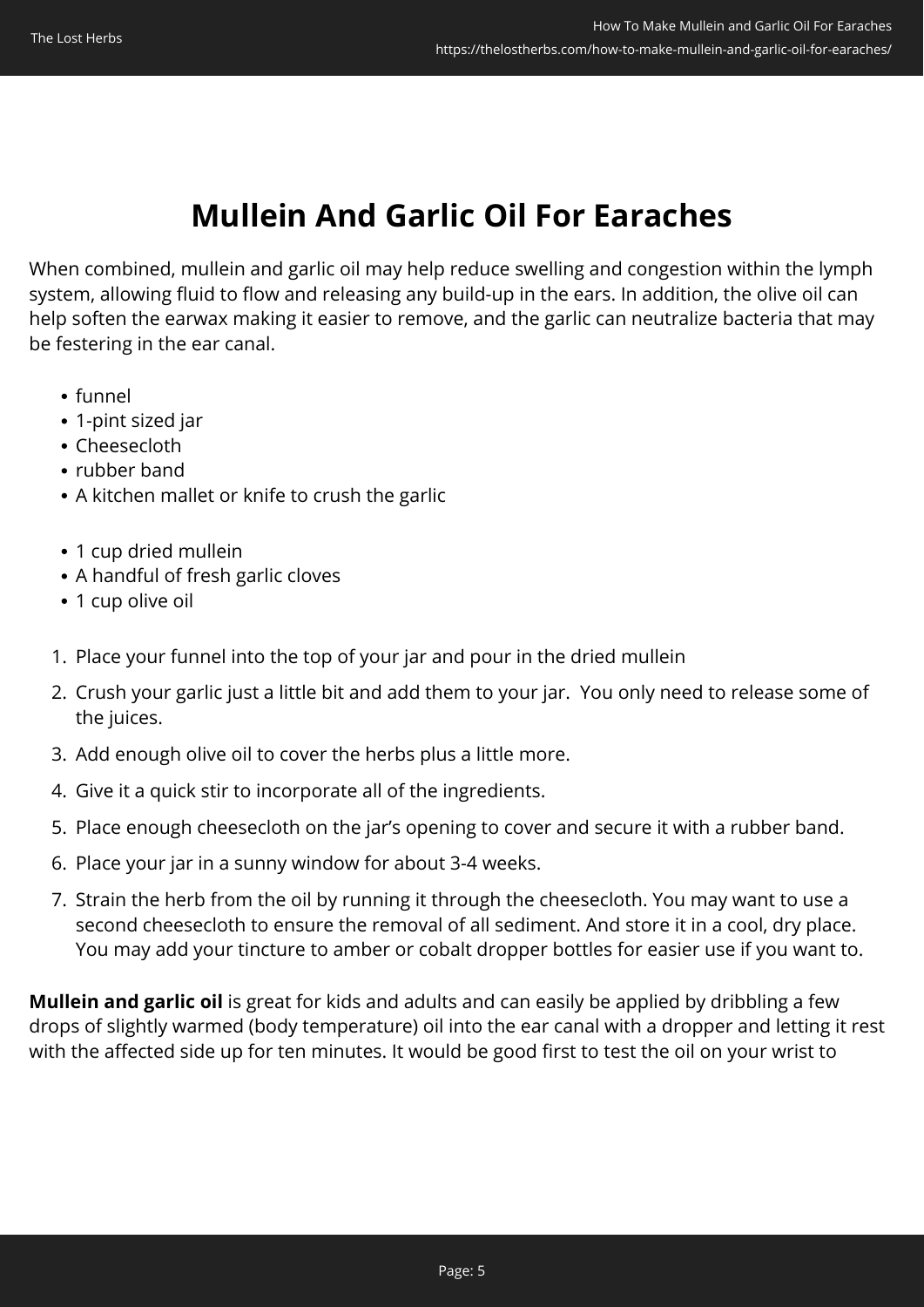ensure it's not too hot—especially for children.

Next, gently plug the ear canal with a cotton ball to catch the oil and any sediment or infection. Continue rest with the afflicted side down for another ten minutes, then remove the soiled cotton ball and throw it away. You can do this every hour if the pain persists; otherwise, two to three times a day should be sufficient to draw out infection and reduce swelling.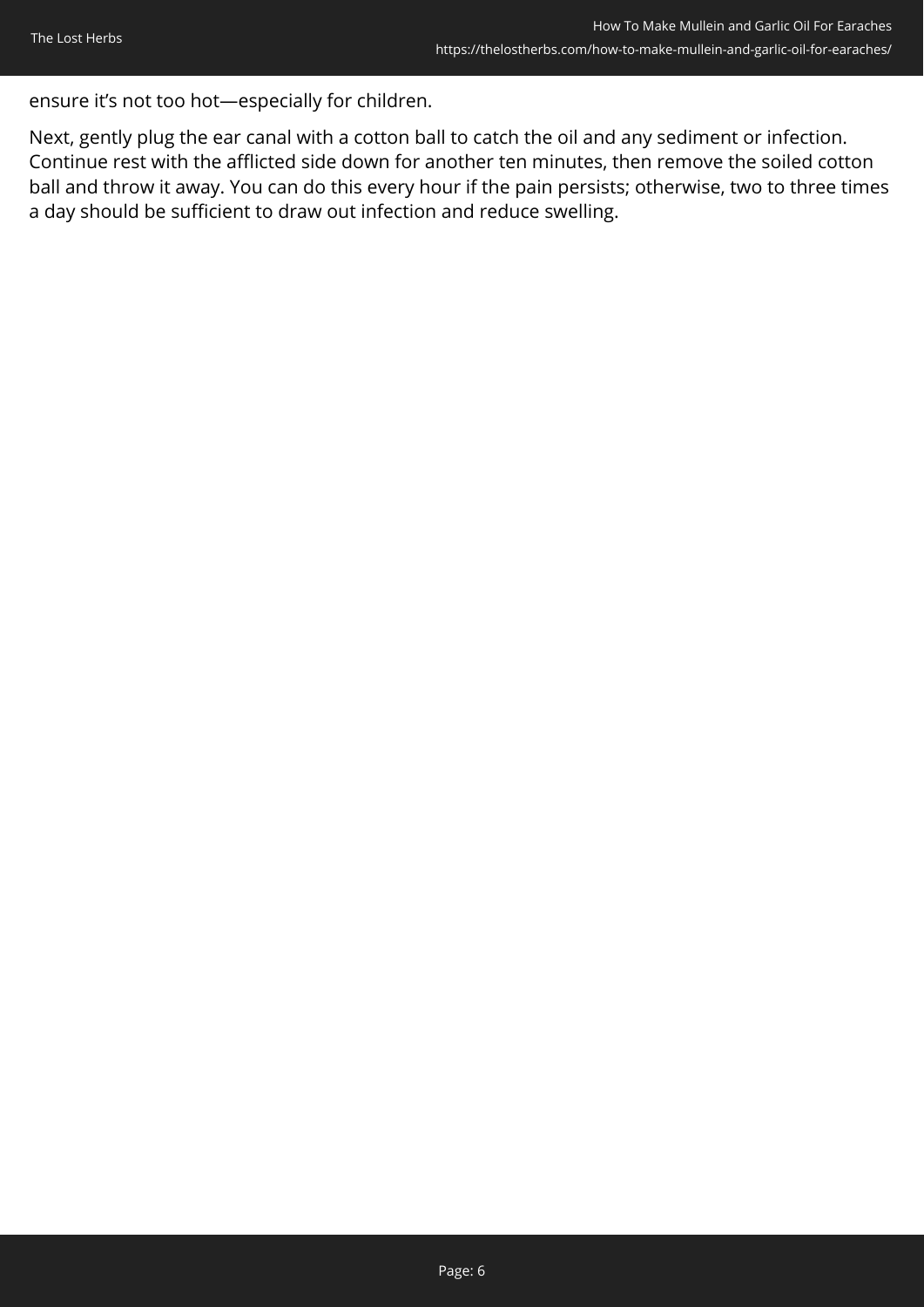### **Comments**



**ric** – 2022-05-07 15:20:06 Can't I just buy a bottle of Mullein/Garlic "oil" from a store?



#### **The Lost Herbs** – 2022-05-06 12:51:51

Hi Julie, Yes, you most definitely can infuse the herbs into coconut oil. But I recommend melting it first to try and keep it from solidifying! Both olive oil and coconut oil have a long shelf-life. If stored in the fridge, will last 6-12 months, otherwise, store it in a cool dark place and it will last for about 3-6 months. Many blessings and good health!



#### **The Lost Herbs** – 2022-05-06 12:44:29

Hi Tracy D, Thank you for your question. If stored in the fridge, will last 6-12 months, otherwise, store it in a cool dark place and it will last for about 3-6 months. Tips for storage: - Protect the oil from heat and light. - While they can be safely stored at room temperature, the quality will be even better for a longer period if stored in a pantry, refrigerator, or freezer. - Dark-colored bottles will protect the oils from light. Make sure the bottles or jars are clean. Many blessings and good health!



#### **The Lost Herbs** – 2022-05-06 12:43:22

Hi Marybeth, I am glad to hear about this good timing and that you found what you were looking for. There are two main methods for infusing oils; the solar and double boiler methods. The method used in this recipe was the solar method: "Place your jar in a sunny window for about 3-4 weeks". If you want to use the double-boiler method, leave the jar in the pot of warm water for about 2-3 hours. Many blessings and good health!



#### **The Lost Herbs** – 2022-05-06 12:33:24

Hi Janna, Thank you for your question. If stored in the fridge, will last 6-12 months, otherwise, store it in a cool dark place and it will last for about 3 months. Many blessings and good health!